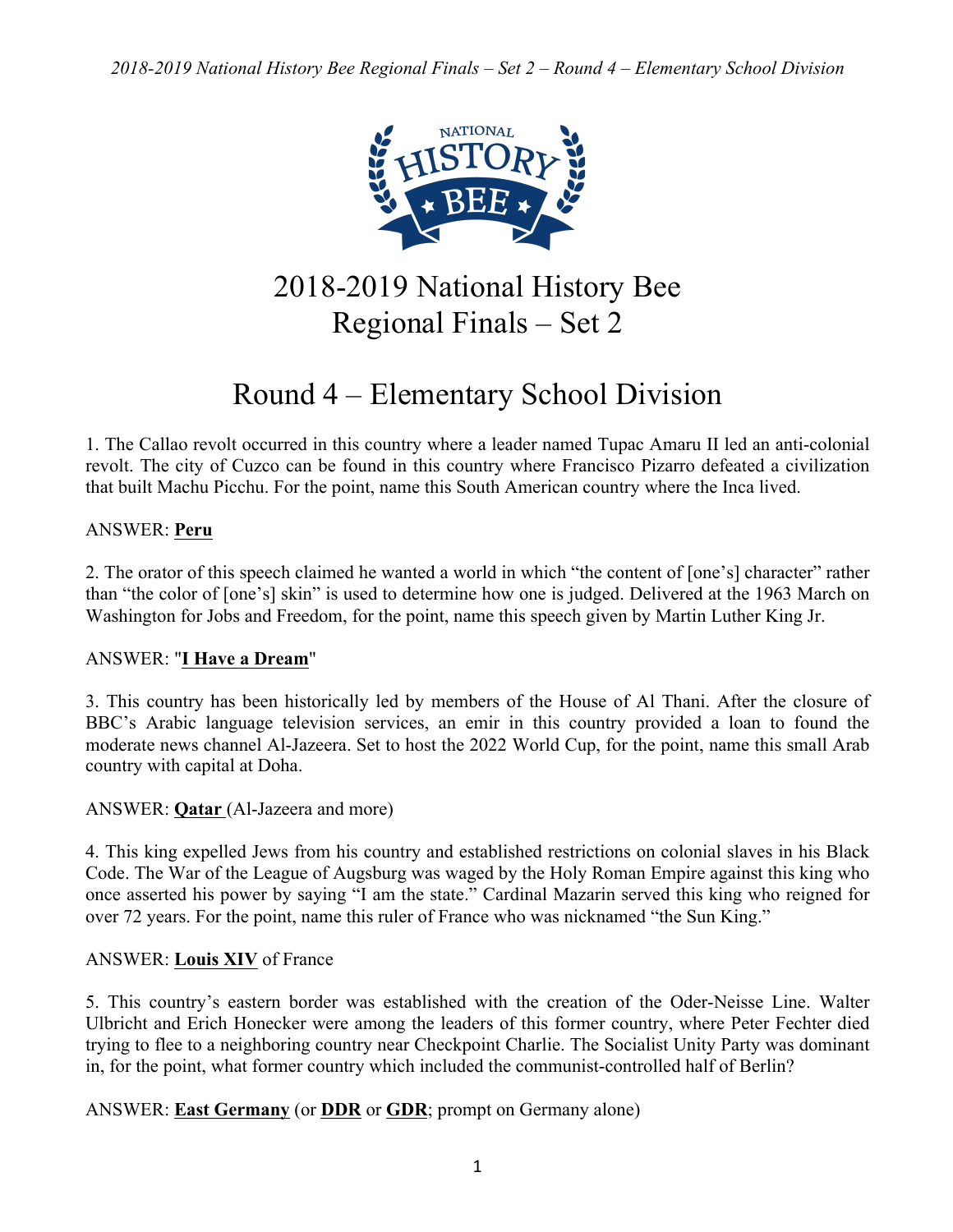6. This man was appointed commander in the city of Nanjing after helping the Yongle Emperor come to power. In 1405 that emperor outfitted this man with 62 large wooden treasure ships to go on the first of his seven most famous missions. For the point, name this Ming Dynasty explorer known for his naval voyages.

## ANSWER: **Zheng** He

7. In 1864 William Mayo opened his medical practice in this state's town of Rochester, which today lives on as the Mayo Clinic. In 1987, the Twins won the World Series, bringing celebrations to this state's twin cities. For the point, name this Midwestern state, where many Americans of Scandinavian origin settled in cities such as Duluth and its capital, St. Paul.

#### ANSWER: **Minnesota**

8. This man's works include a worked named for a prince of Tyre, who shares his name with an Athenian statesman, Pericles. This man was a native of the town of Stratford upon Avon where he died in 1616. This man wrote historical plays about Kings Henry IV, V, VI, and VIII and perhaps his most famous work is titled for a prince of Denmark. For the point, name this English author of works such as Antony and Cleopatra and Hamlet.

#### ANSWER: William **Shakespeare**

9. Upon finding this island, its namesake Dutch explorer gave it the name Van Diemen's Land. Extensive hunting contributed to the extinction of a native species of this island that was the largest carnivorous marsupial on Earth. For the point, name this island off the coast of Australia that is home to a namesake "devil."

## ANSWER: **Tasmania**

10. The first of these orations focused on the Banking Crisis while the last dealt with the opening of the fifth war loan drive. An NBC announcer would introduce the speaker of these speeches which were given in the Diplomatic Reception Room during the 1930s and 1940s. Named for their informal nature, for the point, name this series of radio speeches that Franklin Roosevelt gave to the American people.

#### ANSWER: **fireside chat**s

11. This country fought the early  $20<sup>th</sup>$  century Rif War against forces of Berber tribes in Morocco. This country was home to a civil war in the 1930's which George Orwell wrote about in *Homage to Catalonia*. One dictator of this country, Francisco Franco, was succeeded by King Juan Carlos. For the point, name this country on the Iberian Peninsula whose monarchs have ruled over Barcelona and Madrid.

#### ANSWER: **Spain**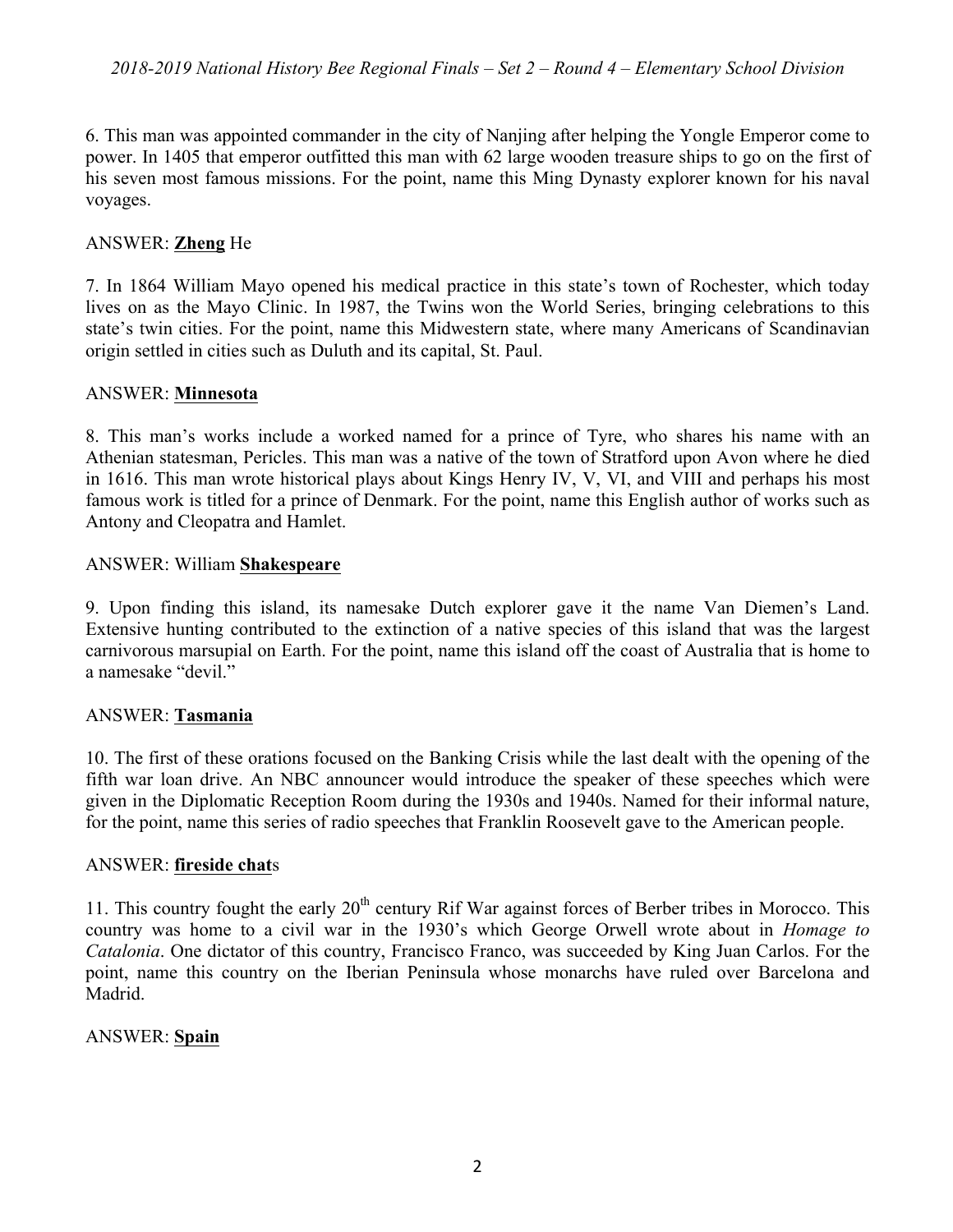12. The Maratha Confederacy often warred with this empire whose most famous ruler repealed the *jizya* tax that had been imposed on its non-Muslim subjects. A mausoleum built in Agra by a ruler of this empire has come to be known as the Taj Mahal. For the point, name this Indian empire ruled by men like Akbar.

# ANSWER: **Mughal** Empire

13. This man claimed that "old soldiers never die; they just fade away" during a 1951 speech. This man who once vowed to return to the Philippines during World War II was controversially removed from commanded during the Korean War. For the point, name this five-star general who led US forces in the Pacific Theater of World War II.

# ANSWER: Douglas **MacArthur**

14. A derogatory Baltimore news article inspired the grass roots association of this president with log cabins and hard cider. This first governor of the Indiana Territory won an election using the slogan "Tippecanoe and Tyler Too." A mere 31 days into his presidency, this man died of pneumonia. For the point, name this ninth president of the United States.

# ANSWER: William Henry **Harrison**

15. The common name of this text in English ultimately derives from a Phoenician city, that also is the source of the Greek word for book. One version of this text is known for a king of England who commissioned a translation of it in the  $17<sup>th</sup>$  century. The last part of this text was written on the island of Patmos by a man named John in about 95 AD. For the point, name this religious text consisting of the Old and New Testaments, the fundamental religious text of Christianity.

## ANSWER: **Bible**

16. One component of this initiative paid young workers \$30 a month to help with natural preservation projects and was known as the Civilian Conservation Corps. Another component of this initiative, the Works Progress Administration, helped provide relief for unemployed workers. Set in motion during the Great Depression, for the point, name this series of initiatives FDR launched in an attempt to revitalize the American economy.

## ANSWER: **New Deal**

17. With James Otis this man wrote his state's namesake Circular Letter protesting the Townshend Acts. This man inherited a brewery on King Street, where his experiences may have inspired a brand of lager beer that is named for him. This co-author of the Boston Pamphlet was a leading member of the Sons of Liberty. For the point, name this Founding Father who was a cousin of the second U.S. president.

## ANSWER: **S**amuel **Adams**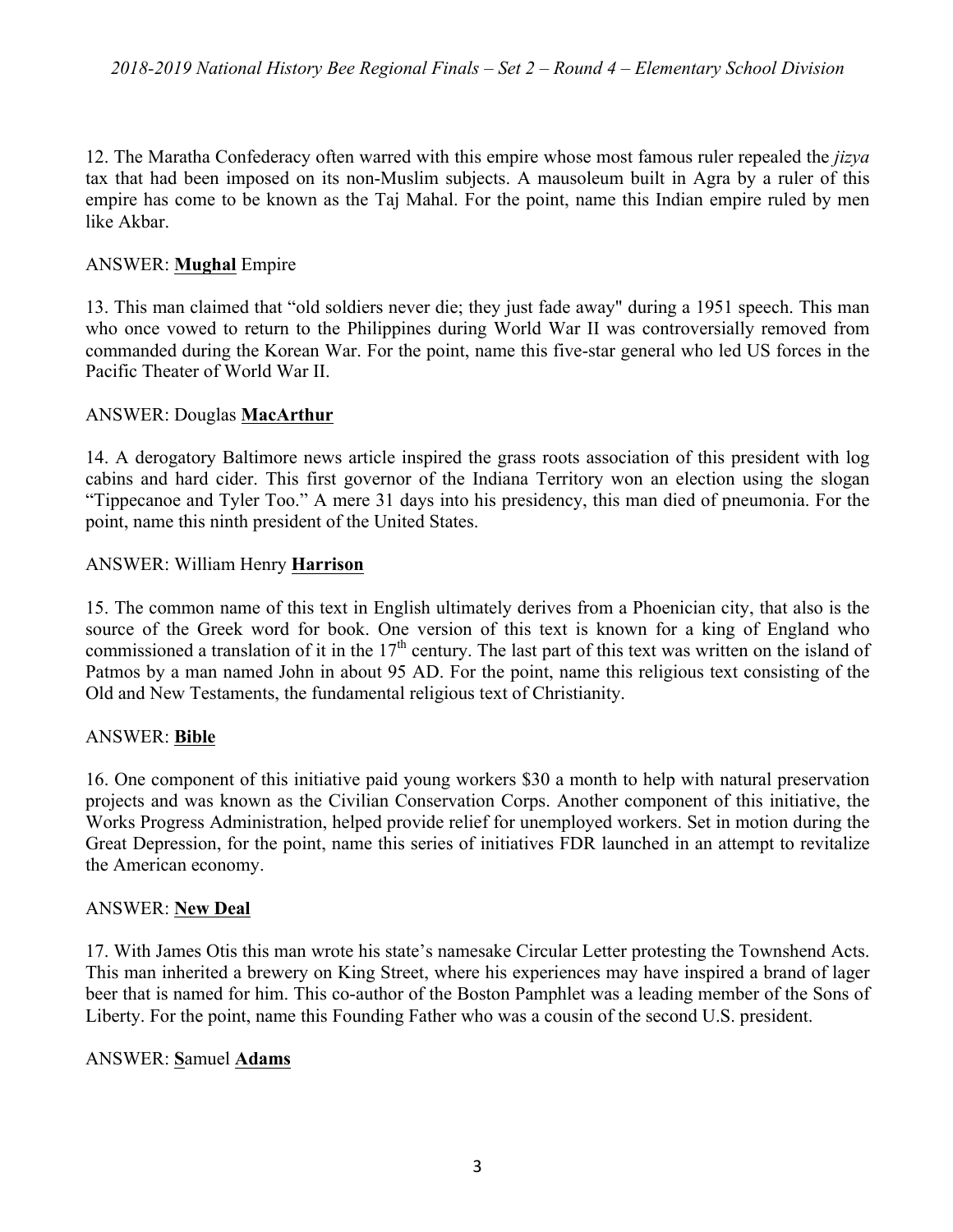18. A group of seven Catholic subdivisions in this country formed a separatist alliance that led to its Sonderbund War. Those regions, including Fribourg and Lucerne, were among the cantons of this country where a Frenchman who wrote *Institutes of the Christian Religion* promoted the idea of predestination during the Reformation. John Calvin was especially active in, for the point, what Alpine country whose cities include Geneva and Zurich?

#### ANSWER: **Switzerland**

19. After an assassination attempt, this man quickly built an effective metal detector to attempt to find the bullet lodged in James Garfield. Elisha Gray is sometimes credited as the actual originator of this man's most famous invention whose first use involved this man asking his associate Thomas Watson "come here! I want you!" For the point, name this Scottish-Canadian inventor of the telephone.

#### ANSWER: Alexander Graham **Bell**

20. Batu founded a splinter group of these people known as the Golden Horde. Temujin was the birth name of the greatest leader of these people who led a series of  $13<sup>th</sup>$  century invasions in which he conquered much of Eurasia. For the point, name these Central Asian people once led by Genghis Khan.

#### ANSWER: **Mongol**s

21. One unsuccessful presidential candidate from this state lost to LBJ in 1964 and was named Barry Goldwater. Another unsuccessful presidential candidate from this state lost to Obama in 2008 and passed away in 2018, John McCain. Representative Gabrielle Giffords survived an assassination attempt in this state's city of Tuscon in 2011. For the point, name this state where Doug Ducey was sworn in as governor in Phoenix in 2015.

#### ANSWER: **Arizona**

22. One leader of this city defeated the forces of Tiberius Sempronius Longus at the Battle of the Trebbia. Dido is considered the mythical founding queen of this city that was led by members of the Barca family. The Battle of Cannae was a brilliant victory for this city that Cato the Elder once famously said "must be destroyed." Rome fought the Punic Wars against, for the point, what African city that was led by Hannibal?

#### ANSWER: **Carthage**

23. After Grant's promotion, this man was given command of the Army of the Tennessee which he led against Braxton Bragg during the Chattanooga Campaign. This man offered the city of Savannah as a Christmas present to a president who sent him on a campaign in which he intended to "make Georgia howl." For the point, name this Union general who led a namesake "March to the Sea."

#### ANSWER: William Tecumseh **Sherman**